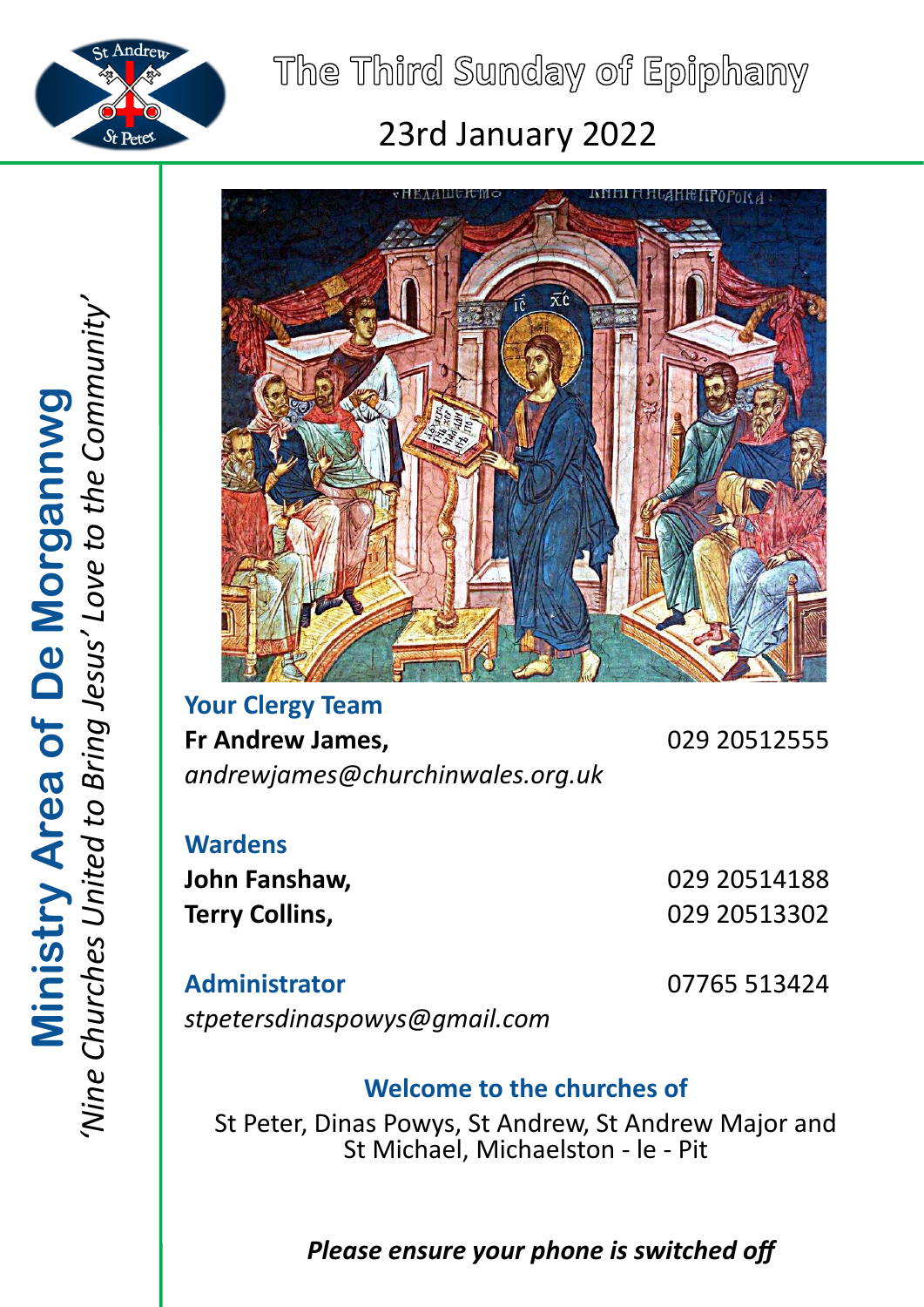#### **Collect**

Almighty God, whose Son revealed in signs and miracles the wonder of your saving presence: renew your people with your heavenly grace, and in all our weakness sustain us by your mighty power; through Jesus Christ your Son our Lord, who is alive and reigns with you, in the unity of the Holy Spirit, one God, now and for ever.

#### **Amen**



#### **A reading from Nehemiah 8. 1-3, 5-6, 8-10**

all the people gathered together into the square before the Water Gate. They told the scribe Ezra to bring the book of the law of Moses, which the LORD had given to Israel. Accordingly, the priest Ezra brought the law before the assembly, both men and women and all who could hear with understanding. This was on the first day of the seventh month. He read from it facing the square before the Water Gate from early morning until midday, in the presence of the men and the women and those who could understand; and the ears of all the people were attentive to the book of the law. And Ezra opened the book in the sight of all the people, for he was standing above all the people; and when he opened it, all the people stood up. Then Ezra blessed the LORD, the great God, and all the people answered, 'Amen, Amen', lifting up their hands. Then they bowed their heads and worshipped the LORD with their faces to the ground. So they read from the book, from the law of God, with interpretation. They gave the sense, so that the people understood the reading.

And Nehemiah, who was the governor, and Ezra the priest and scribe, and the Levites who taught the people said to all the people, 'This day is holy to the LORD your God; do not mourn or weep.' For all the people wept when they heard the words of the law. Then he said to them, 'Go your way, eat the fat and drink sweet wine and send portions of them to those for whom nothing is prepared, for this day is holy to our LORD; and do not be grieved, for the joy of the LORD is your strength.'

*This is the word of the Lord R* **Thanks be to God**



#### **A reading from 1 Corinthians 12. 12-31a**

For just as the body is one and has many members, and all the members of the body, though many, are one body, so it is with Christ. For in the one Spirit we were all baptized into one body - Jews or Greeks, slaves or free - and we were all made to drink of one Spirit.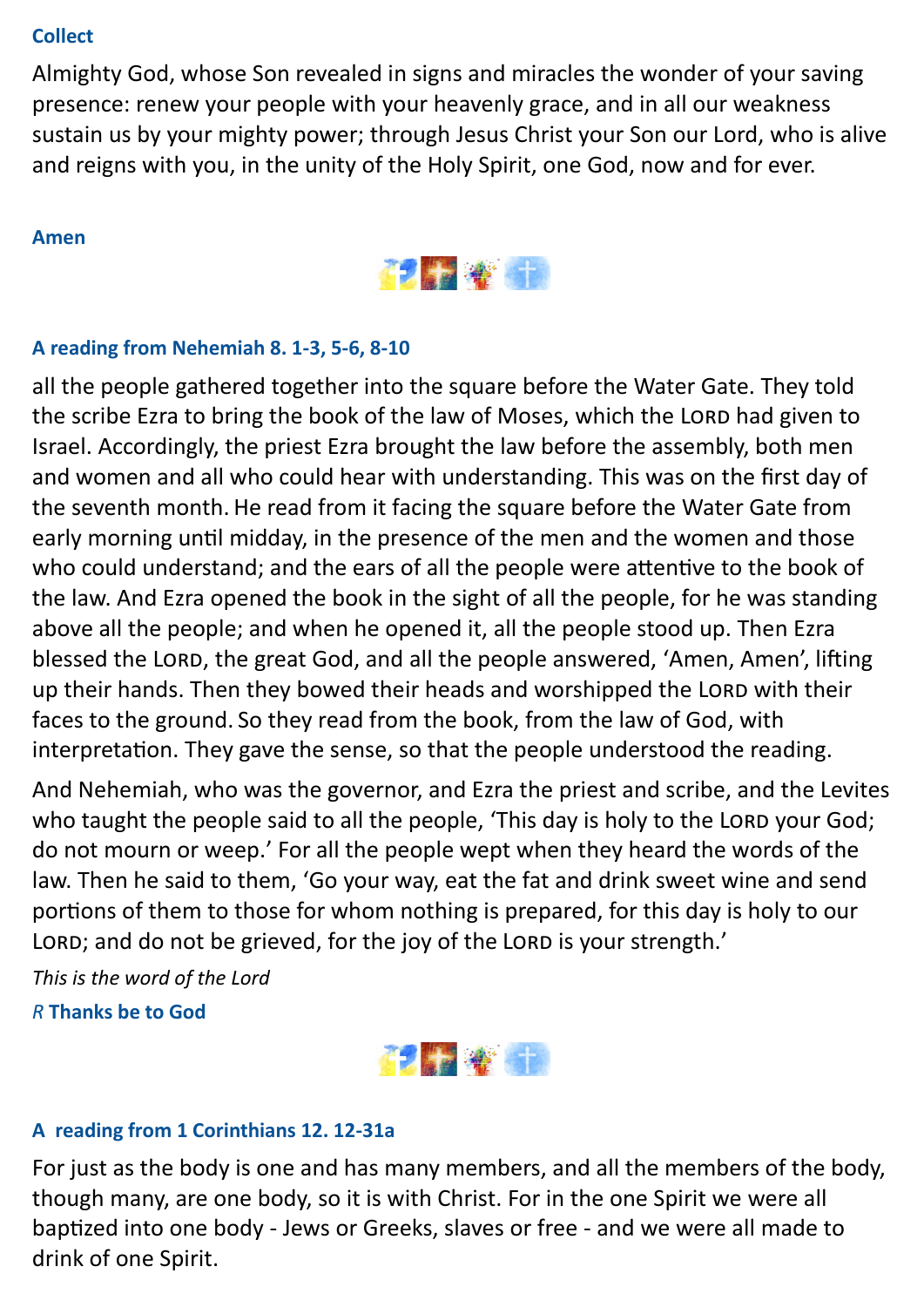Indeed, the body does not consist of one member but of many. If the foot were to say, 'Because I am not a hand, I do not belong to the body', that would not make it any less a part of the body. And if the ear were to say, 'Because I am not an eye, I do not belong to the body', that would not make it any less a part of the body. If the whole body were an eye, where would the hearing be? If the whole body were hearing, where would the sense of smell be? But as it is, God arranged the members in the body, each one of them, as he chose. If all were a single member, where would the body be? As it is, there are many members, yet one body. The eye cannot say to the hand, 'I have no need of you', nor again the head to the feet, 'I have no need of you.'On the contrary, the members of the body that seem to be weaker are indispensable, and those members of the body that we think less honourable we clothe with greater honour, and our less respectable members are treated with greater respect; whereas our more respectable members do not need this. But God has so arranged the body, giving the greater honour to the inferior member, that there may be no dissension within the body, but the members may have the same care for one another. If one member suffers, all suffer together with it; if one member is honoured, all rejoice together with it.

Now you are the body of Christ and individually members of it. And God has appointed in the church first apostles, second prophets, third teachers; then deeds of power, then gifts of healing, forms of assistance, forms of leadership, various kinds of tongues. Are all apostles? Are all prophets? Are all teachers? Do all work miracles? Do all possess gifts of healing? Do all speak in tongues? Do all interpret? But strive for the greater gifts.

*This is the word of the Lord R* **Thanks be to God**



#### **The Gospel**

**Listen to the Gospel of Christ according to Luke 4. 14-21**

#### *R* **Glory to you, O Lord**

Then Jesus, filled with the power of the Spirit, returned to Galilee, and a report about him spread through all the surrounding country. He began to teach in their synagogues and was praised by everyone.

When he came to Nazareth, where he had been brought up, he went to the synagogue on the Sabbath day, as was his custom. He stood up to read, and the scroll of the prophet Isaiah was given to him. He unrolled the scroll and found the place where it was written: 'The Spirit of the Lord is upon me, because he has anointed me